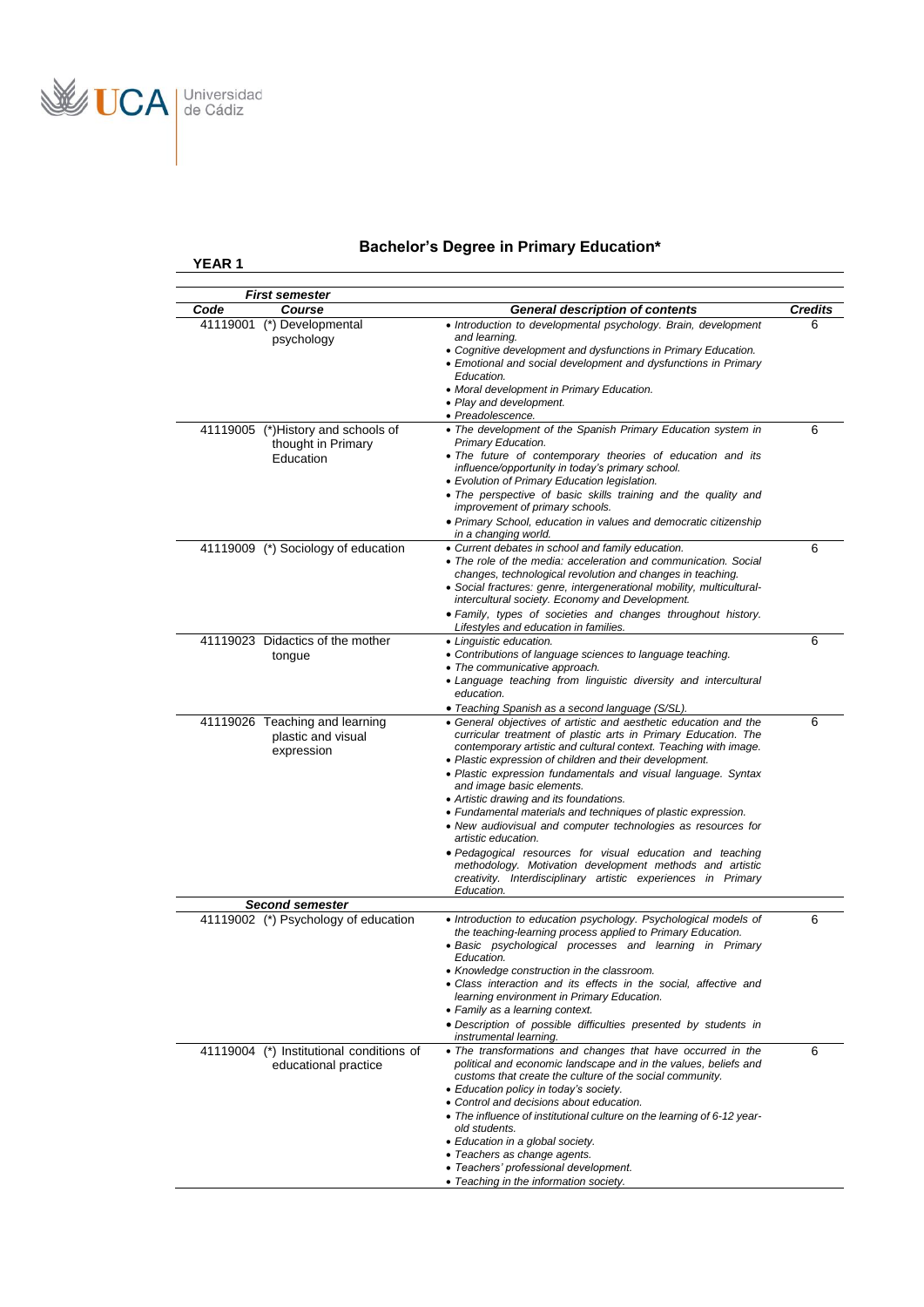

|                                                                   | • Strategies and participation in a democratic school.<br>• Cooperative work and individual work in the teaching process.<br>• Learning spaces in multicultural contexts.                                                                                                                                                                                                                                                                                                                                                                                                                                                                                                                                                                                                                                                             |   |
|-------------------------------------------------------------------|---------------------------------------------------------------------------------------------------------------------------------------------------------------------------------------------------------------------------------------------------------------------------------------------------------------------------------------------------------------------------------------------------------------------------------------------------------------------------------------------------------------------------------------------------------------------------------------------------------------------------------------------------------------------------------------------------------------------------------------------------------------------------------------------------------------------------------------|---|
| 41119010 (*) Tutoring and family                                  | • Family as a context for development and school adaptation.<br>- Family context in children's development.<br>- Socialisation strategies and family educational practices.<br>- Psychological variables involved in family-school relationships.                                                                                                                                                                                                                                                                                                                                                                                                                                                                                                                                                                                     | 6 |
|                                                                   | • Tutorial action with the family.<br>- Family participation in school activities.<br>- Tutorial intervention strategies with the family.<br>- Tutorial action in risky family contexts.                                                                                                                                                                                                                                                                                                                                                                                                                                                                                                                                                                                                                                              |   |
| 41119015 Mathematic knowledge<br>in<br><b>Primary Education 1</b> | • Mathematical problems solving.<br>• The role of the error in the construction of mathematical<br>knowledge.<br>• Classification of problems of the mathematical world and daily<br>life.<br>• Teaching through problem solving: classroom organisation.<br>• Numbering systems, their historical development.<br>• Arithmetic operations in Primary Education: informal strategies<br>versus standard algorithms.<br>• Mental calculation, numerical facts, algorithms and estimation.<br>• Problems with calculators. Calculators in Primary Education.<br>• Problems<br>with<br>fractions.<br>decimals,<br>percentages<br>and<br>proportionality.<br>. Introduction to the didactic analysis of the number and<br>operations.                                                                                                     | 6 |
| 41119020 Didactics<br>for<br>developing<br>communication skills   | • Contributions of the language and communication sciences to<br>the development of communicative skills.<br>• Apply the basic contents of the didactics of oral communication<br>skills in Primary Education.<br>• Fundamental contents of the Primary Education curriculum in<br>reference to the Spanish language and Literature Area.<br>• Apply the basic contents of the didactics of written<br>communication skills in Primary Education.<br>• Theoretical foundations of the different teaching methods of<br>reading-and-writing and evaluation of its application in the<br>classroom.<br>• Design and evaluate contents of the primary school curriculum<br>through proper teaching resources.<br>• Contribution of the Spanish language and Literature Area to the<br>development of the curriculum's basic competences. | 6 |

## **YEAR 2**

|          | <b>Third semester</b>                                 |                                                                                                                                                                                                                                                                                                                                                                                                                                                                                                                                                                             |   |
|----------|-------------------------------------------------------|-----------------------------------------------------------------------------------------------------------------------------------------------------------------------------------------------------------------------------------------------------------------------------------------------------------------------------------------------------------------------------------------------------------------------------------------------------------------------------------------------------------------------------------------------------------------------------|---|
| 41119006 | (*) Education innovation<br>and research              | • Models and innovation fields<br>• Innovation, change and teaching staff.<br>• Innovation experiences.<br>• Educational research<br>• Teaching, research and innovation.<br>• Educational innovation and teacher reflection.<br>• The teacher as a researcher.<br>• Teachers' research-action<br>• Research-action and classroom research by teachers.<br>• The curriculum as the object and the school as the context for<br>educational and innovation research.                                                                                                         | 6 |
| 41119007 | (*) Syllabus design and<br>implementation 1           | • Educational innovation and teachers' work culture.<br>• The concept of syllabus and teaching-learning processes.<br>• The syllabus as a process. From objectives as expected<br>results to objectives as procedural principals.<br>• Competences as an integrating element of the syllabus.<br>• Culture and syllabus. Content selection and their organisation<br>for teaching.<br>• Activities selection and organisation for meaningful and<br>relevant learning.<br>· Didactic resources, selection and inclusion in learning<br>processes.<br>• Syllabus evaluation. | 6 |
| 41119016 | Mathematic knowledge in<br><b>Primary Education 2</b> | • Plane and space geometry: shapes, relations and properties.<br>• Geometry through geometric transformations.                                                                                                                                                                                                                                                                                                                                                                                                                                                              | 6 |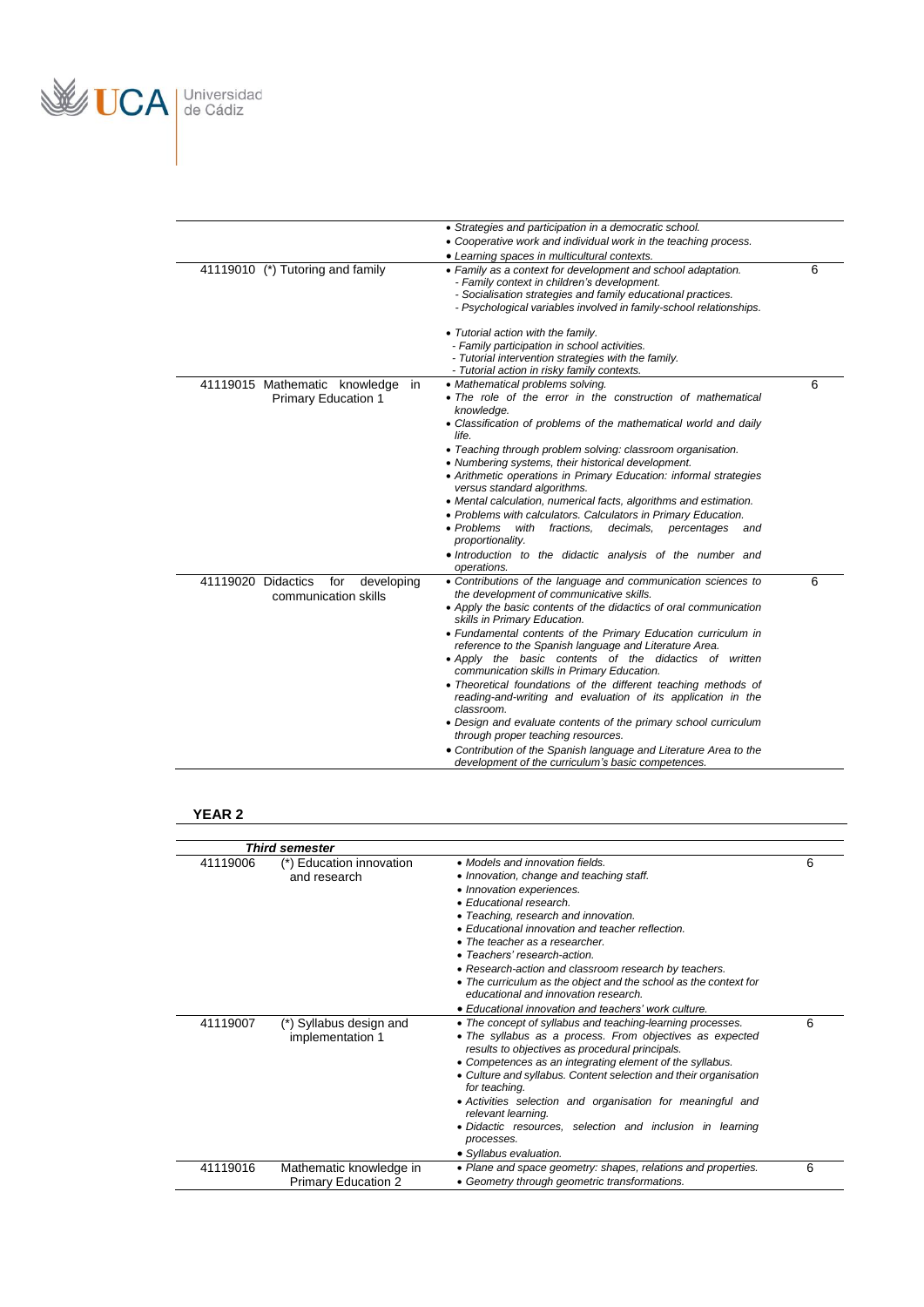

| 411190xx<br>22/53/55 | Didactics of foreign<br>language in Primary<br>Education (English/<br>French/ German) <sup>1</sup> | • Local geometries: frames, geometry blocks, geometry boards,<br>Logo, Cabri<br>• Location and spatial orientation: reference systems.<br>• Magnitudes and measurements.<br>• Estimation and approximation in magnitudes' measurement.<br>• Units of measurement: from informal to conventional.<br>• Probabilistic intuition and basic terminology.<br>• Statistics and graphic representation.<br>• Problem solving in the Mathematics' syllabus.<br>• Connections within the Mathematics' syllabus.<br>· Didactic analysis of mathematical contents in textbooks.<br>• The classroom speech.<br>· Communicative competence development in the foreign<br>language.<br>• Introduction to Foreign Language (FL) didactics.<br>• Methodological evolution of the teaching-learning of the FL<br>from a historical perspective.<br>• Curricular design in the Foreign Language Area in Primary<br>Education.<br>• Didactics of linguistic components, skills and socio-cultural<br>competence. Didactic intervention proposals.<br>• Area evaluation. | 6 |
|----------------------|----------------------------------------------------------------------------------------------------|------------------------------------------------------------------------------------------------------------------------------------------------------------------------------------------------------------------------------------------------------------------------------------------------------------------------------------------------------------------------------------------------------------------------------------------------------------------------------------------------------------------------------------------------------------------------------------------------------------------------------------------------------------------------------------------------------------------------------------------------------------------------------------------------------------------------------------------------------------------------------------------------------------------------------------------------------------------------------------------------------------------------------------------------------|---|
|                      |                                                                                                    | • The FL lesson plan in Primary Education.                                                                                                                                                                                                                                                                                                                                                                                                                                                                                                                                                                                                                                                                                                                                                                                                                                                                                                                                                                                                           |   |
| 41119025             | Music and didactics                                                                                | • The sound and its parameters. Voices and instruments.<br>• The musical composition. Music in History.<br>• Musical practice through voice and instruments. Children's<br>repertoire.<br>• Movement and dance. Movement improvisation in response<br>to different sound stimuli.<br>• Music syllabus in primary school and its usefulness in lesson<br>plans.<br>• Teaching resources for the adaptation of musical contents in<br>the classroom.<br>• Techniques for syllabus evaluation.                                                                                                                                                                                                                                                                                                                                                                                                                                                                                                                                                          | 6 |
|                      | <b>Fourth semester</b>                                                                             |                                                                                                                                                                                                                                                                                                                                                                                                                                                                                                                                                                                                                                                                                                                                                                                                                                                                                                                                                                                                                                                      |   |
| 41119003             | (*) Educational treatment<br>of learning differences                                               | • Differences in learning, special needs and learning difficulties;<br>identification and evaluation.<br>• The school response to learning differences: From deficit<br>models to inclusive and competency models.<br>• Didactic and organisation aspects at school level to respond<br>to learning differences in primary school.<br>• Individualised actions and strategies and school response to<br>learning differences.                                                                                                                                                                                                                                                                                                                                                                                                                                                                                                                                                                                                                        | 6 |
| 41119008             | (*) Syllabus design and<br>implementation 2                                                        | • Learning spaces (in diverse contexts) that attend to equality<br>(gender, culture, etc.), equity and respect for human rights as<br>a key value in citizen training.<br>• Organisation, performance and culture of primary schools.<br>• The school educational project.<br>• Teaching as a process of interaction and communication in<br>the classroom and the school.<br>• Tutoring functions with Primary Education students.<br>• Coexistence in the classroom and outside. Discipline<br>management in democratic educational spaces.<br>• Cooperative work and individual work in the teaching process.                                                                                                                                                                                                                                                                                                                                                                                                                                     | 6 |
| 41119017             | Mathematics didactics 1                                                                            | • Mathematics history and nature for teacher training.<br>• Mathematics as science: children as researchers.<br>• Theories about mathematics learning.<br>· Origin and development of numerical knowledge and its<br>difficulties.<br>• Construction and development of spatial and geometrical<br>concepts.<br>· Evolution of the concept of measure. Epistemological<br>obstacles in the different magnitudes.<br>• Development of probabilistic intuition in the child.<br>• Mathematics-teaching models: traditional, technological,<br>research<br>• Teacher's role in mathematics<br>learning and error<br>management.<br>• Syllabus material: textbooks, computer programs, calculators,<br>tangibles, "webquests"<br>• Elements of syllabus design: assignments, activities, learning<br>phases, sequencing. Lesson plans analysis.<br>• Mathematics assessment according to different teaching<br>models.                                                                                                                                   | 9 |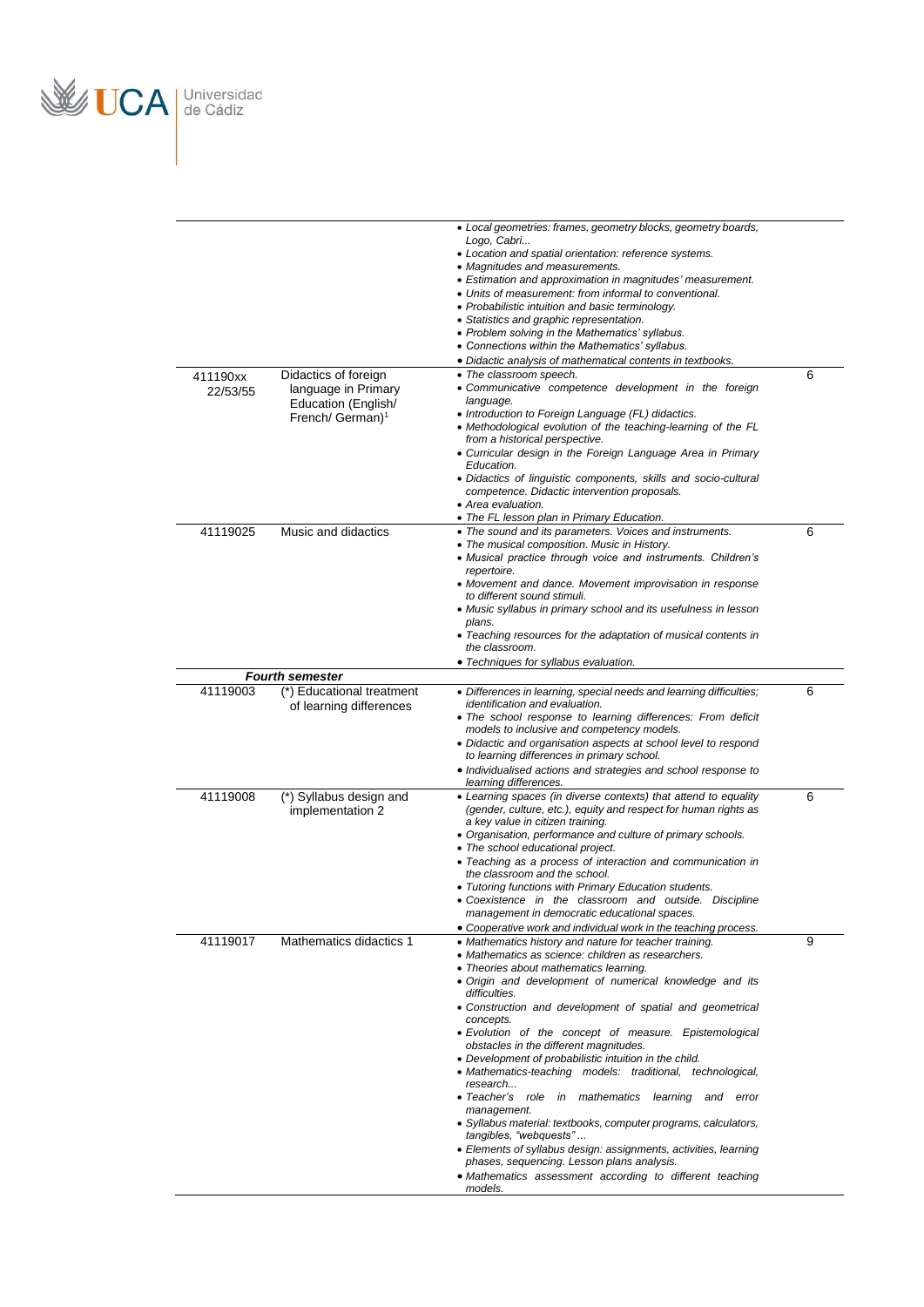

| 41119019 | Communicative<br>competence of the<br>teacher in the academic<br>and professional sector | • Correct and appropriate expression in Spanish: speaking and<br>writina.<br>• Production of academic texts related to teaching.<br>• Planning, developing and evaluation of the teaching-learning<br>process, promoting classroom interaction.<br>• Knowledge and application of oral expression techniques as<br>strategies for the professional development of the teacher.                                                                     | 3 |
|----------|------------------------------------------------------------------------------------------|----------------------------------------------------------------------------------------------------------------------------------------------------------------------------------------------------------------------------------------------------------------------------------------------------------------------------------------------------------------------------------------------------------------------------------------------------|---|
| 41119027 | Teaching and learning<br><b>Physical Education</b>                                       | • The official syllabus of physical education in primary school.<br>• Problems prevention and attention to diversity in the teaching-<br>learning process of physical education in primary school.<br>• The teaching-learning process of physical education in<br>primary school.<br>• Programming and developing physical education teaching in<br>primary school.<br>• The teaching-learning process of physical education in<br>primary school. | 6 |

#### **YEAR 3**

|          | <b>Fifth semester</b>                          |                                                                                                                                                                                                                                                                                                                                                                                                                                                                                                                                                                                                                                                                                                                                                 |   |
|----------|------------------------------------------------|-------------------------------------------------------------------------------------------------------------------------------------------------------------------------------------------------------------------------------------------------------------------------------------------------------------------------------------------------------------------------------------------------------------------------------------------------------------------------------------------------------------------------------------------------------------------------------------------------------------------------------------------------------------------------------------------------------------------------------------------------|---|
| 41119011 | Natural sciences didactics<br>1                | • Aims and problems of science education in primary school.<br>• A scientific-educational approach to the study of themes in the<br>Natural Sciences' syllabus in Primary Education. The<br>following units are proposed:<br>The Earth in the Universe.<br>Matter and energy.<br>Living beings.<br>• Metacognitive analysis in relation to the learning of studied<br>topics for teaching.                                                                                                                                                                                                                                                                                                                                                      | 6 |
| 41119013 | Social sciences didactics 1                    | • Epistemology of Social Sciences: contributions to teaching.<br>• Globalisation/Interdisciplinarity and the Social Sciences.<br>• Social Sciences teaching in Primary Education.<br>• Geographical knowledge in Primary Education: the<br>geographical landscape of Spain and Andalusia.<br>• Historical and cultural knowledge in Primary Education.<br>• Elements that support the Andalusian cultural identity.<br>• Didactic resources for Social Sciences teaching in Primary<br>Education.                                                                                                                                                                                                                                               | 6 |
| 41119018 | Mathematics didactics 2                        | · Syllabus design in mathematics. Types of design.<br>· Lesson plans in primary school mathematics: planning,<br>sequencing, assignments, activities.<br>• The role of syllabus material: textbooks, computer programs,<br>calculators, tangibles, "webquests"<br>• The role of official programmes in syllabus development.<br>• Education reforms, types of reforms.<br>• Inclusive school, mathematics for students with special needs<br>(sensory, physical, intellectual, intellectual giftedness)<br>Inclusive designs.<br>· Work management in the mathematics classroom: the<br>teacher's role, the student's role, cooperative learning<br>• Evaluation: teacher, student.<br>• Project: a mathematics course.<br>• Design evaluation. | 6 |
| 41119021 | Didactics for developing<br>grammar competence | • Contributions of the Language and Communication Sciences<br>to grammatical competence teaching.<br>• Approaches to the teaching and learning of the different levels<br>of the language according to the communicative competence.<br>• Fundamental contents of the Primary Education curriculum in<br>reference to the Spanish language and Literature Area.<br>• Designing and evaluating contents of the primary school<br>curriculum through proper teaching resources.<br>• Contribution of the Spanish language and Literature Area to<br>the development of the curriculum basic competences.                                                                                                                                          | 6 |
| 41119024 | Children's literature and<br>reading promotion | • The concept of Children's Literature: definition.<br>• Corpus in Children's Literature and its functions.<br>• Children's Literature in the Primary Education curriculum.<br>• Reading promotion in Primary Education.<br>• Literary competence from Children's Literature.                                                                                                                                                                                                                                                                                                                                                                                                                                                                   | 6 |
|          | <b>Sixth semester</b>                          |                                                                                                                                                                                                                                                                                                                                                                                                                                                                                                                                                                                                                                                                                                                                                 |   |
| 41119    | Optional course 1                              |                                                                                                                                                                                                                                                                                                                                                                                                                                                                                                                                                                                                                                                                                                                                                 | 6 |
| 41119.   | Optional course 2                              |                                                                                                                                                                                                                                                                                                                                                                                                                                                                                                                                                                                                                                                                                                                                                 | 6 |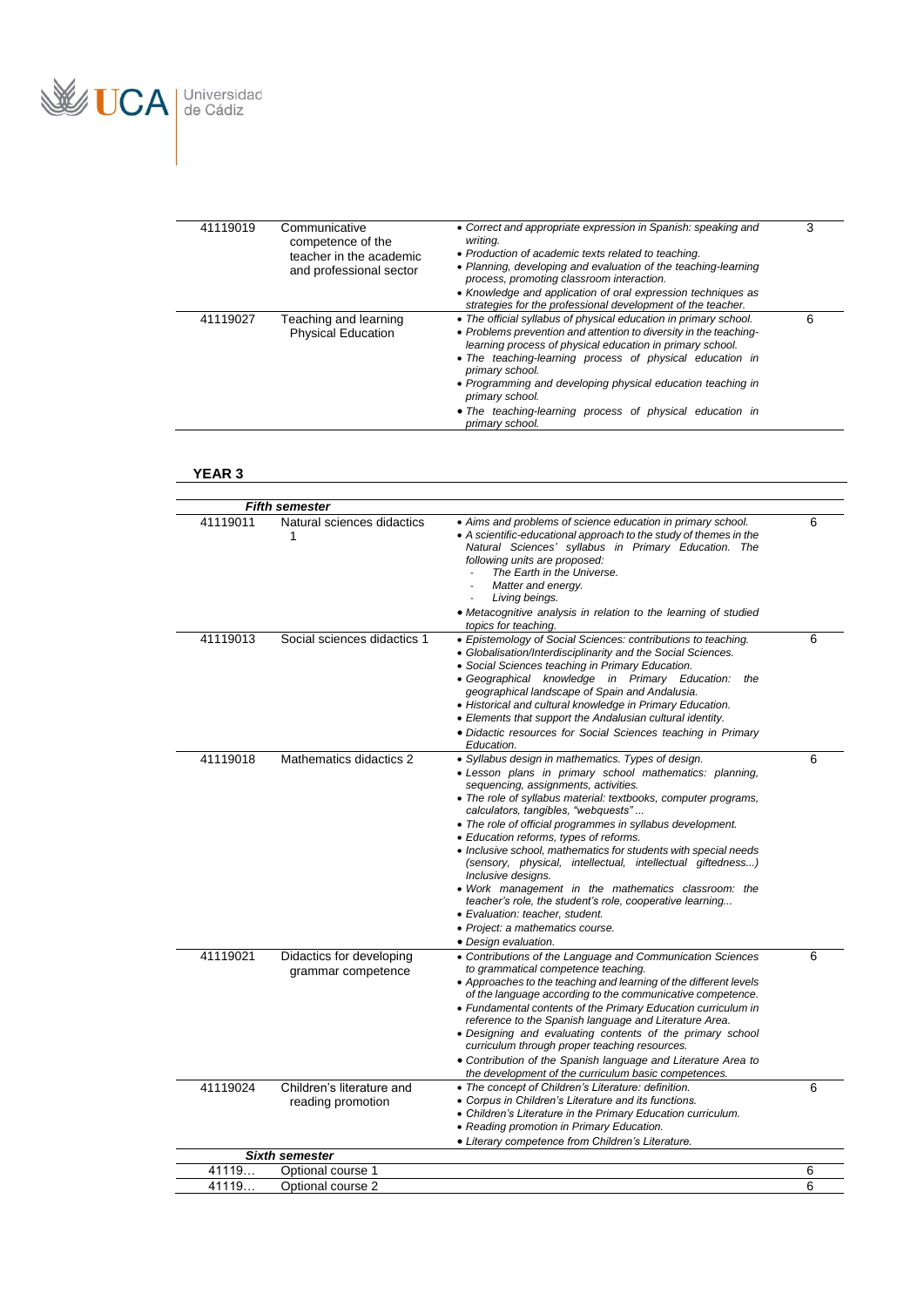

| 41119028 | **Practicum 1 | • School and classroom analysis: analysis and evaluation of its<br>organisation and performance.                                                                                                                                                                     | 18 |
|----------|---------------|----------------------------------------------------------------------------------------------------------------------------------------------------------------------------------------------------------------------------------------------------------------------|----|
|          |               | • Curriculum and its planning.<br>• Teachers: roles, actions and socialisation process.                                                                                                                                                                              |    |
|          |               | • Students and their role in learning.                                                                                                                                                                                                                               |    |
|          |               | • The curriculum as a development of educational intervention.<br>• Evaluation of educational processes.                                                                                                                                                             |    |
|          |               | • Tutorial action in the educational process.                                                                                                                                                                                                                        |    |
|          |               | Choose one of the courses: English (41119022), French (41119053) or German (41119055).<br>*80% of these 10 Basic Training courses must be passed in order to enrol in Practicum I.<br>** This course (Practicum I) must be passed in order to enrol in Practicum II. |    |

<u> 1980 - Johann Barbara, martxa a</u>

## **YEAR 4**

| Practicum <sub>2</sub><br>Optional course 3<br><b>Eighth semester</b> | • School and classroom analysis: analysis and evaluation of its<br>organisation and performance.<br>• Curriculum and its planning.<br>• Teachers: roles, actions and socialisation process.<br>• Students and their role in learning.<br>• The curriculum as a development of educational intervention.<br>• Evaluation of educational processes.<br>· Tutorial action in the educational process.                                                                | 24                                                                                                                                                                                                        |
|-----------------------------------------------------------------------|-------------------------------------------------------------------------------------------------------------------------------------------------------------------------------------------------------------------------------------------------------------------------------------------------------------------------------------------------------------------------------------------------------------------------------------------------------------------|-----------------------------------------------------------------------------------------------------------------------------------------------------------------------------------------------------------|
|                                                                       |                                                                                                                                                                                                                                                                                                                                                                                                                                                                   |                                                                                                                                                                                                           |
|                                                                       |                                                                                                                                                                                                                                                                                                                                                                                                                                                                   | 6                                                                                                                                                                                                         |
|                                                                       |                                                                                                                                                                                                                                                                                                                                                                                                                                                                   |                                                                                                                                                                                                           |
| Natural sciences didactics<br>2                                       | • History and nature of Science as a basis for teaching-learning<br>Sciences in Primary school.<br>• The student's learning and its difficulties in Primary Education.<br>• Curriculum analysis in Primary Education.<br>• Major frameworks for didactic intervention in science<br>teaching.<br>• Strategies and resources for science class.<br>• Assessment and its role in student learning.<br>· Didactic design in the different Primary Education courses. | 6<br>6                                                                                                                                                                                                    |
|                                                                       | Sciences.<br>• Social Sciences assessment in Primary Education.<br>• Production of proposals on Social Sciences knowledge in<br>Primary Education.<br>• Methods and types of activities used to promote the<br>construction of school knowledge in the Natural Science Area<br>in Primary Education.<br>• Presentation and analysis of lesson plans designs, interest<br>centres or projects.<br>• Final conclusions, self-evaluation and course evaluation.      |                                                                                                                                                                                                           |
|                                                                       |                                                                                                                                                                                                                                                                                                                                                                                                                                                                   | 6                                                                                                                                                                                                         |
|                                                                       |                                                                                                                                                                                                                                                                                                                                                                                                                                                                   | 6                                                                                                                                                                                                         |
|                                                                       | • Innovation and educational research.<br>• Education reports production.<br>• Objectives, contents and structure of the Undergraduate<br>Dissertation.<br>• Guidance for the presentation and defence of the<br>Undergraduate Dissertation.                                                                                                                                                                                                                      | 6                                                                                                                                                                                                         |
|                                                                       |                                                                                                                                                                                                                                                                                                                                                                                                                                                                   |                                                                                                                                                                                                           |
|                                                                       | Social sciences didactics 2<br>Optional course 4<br>Optional course 5<br>(*) Undergraduate<br><b>Dissertation</b>                                                                                                                                                                                                                                                                                                                                                 | • Analysis of diverse didactic proposals applied to Social<br>* In order to enrol in this course (Undergraduate Dissertation) all of the non-optional courses of the first three years<br>must be passed. |

## **OPTIONAL COURSES**

| Specialisation |          |                              |                                                                                                                                                                 | Credits |
|----------------|----------|------------------------------|-----------------------------------------------------------------------------------------------------------------------------------------------------------------|---------|
|                | 41119032 | Physical activity and health | • Health, hygiene and quality of life: application in Primary<br>Education.<br>Benefits of healthy Physical Activity.<br>Physical activity, nutrition and diet. |         |
|                |          |                              |                                                                                                                                                                 |         |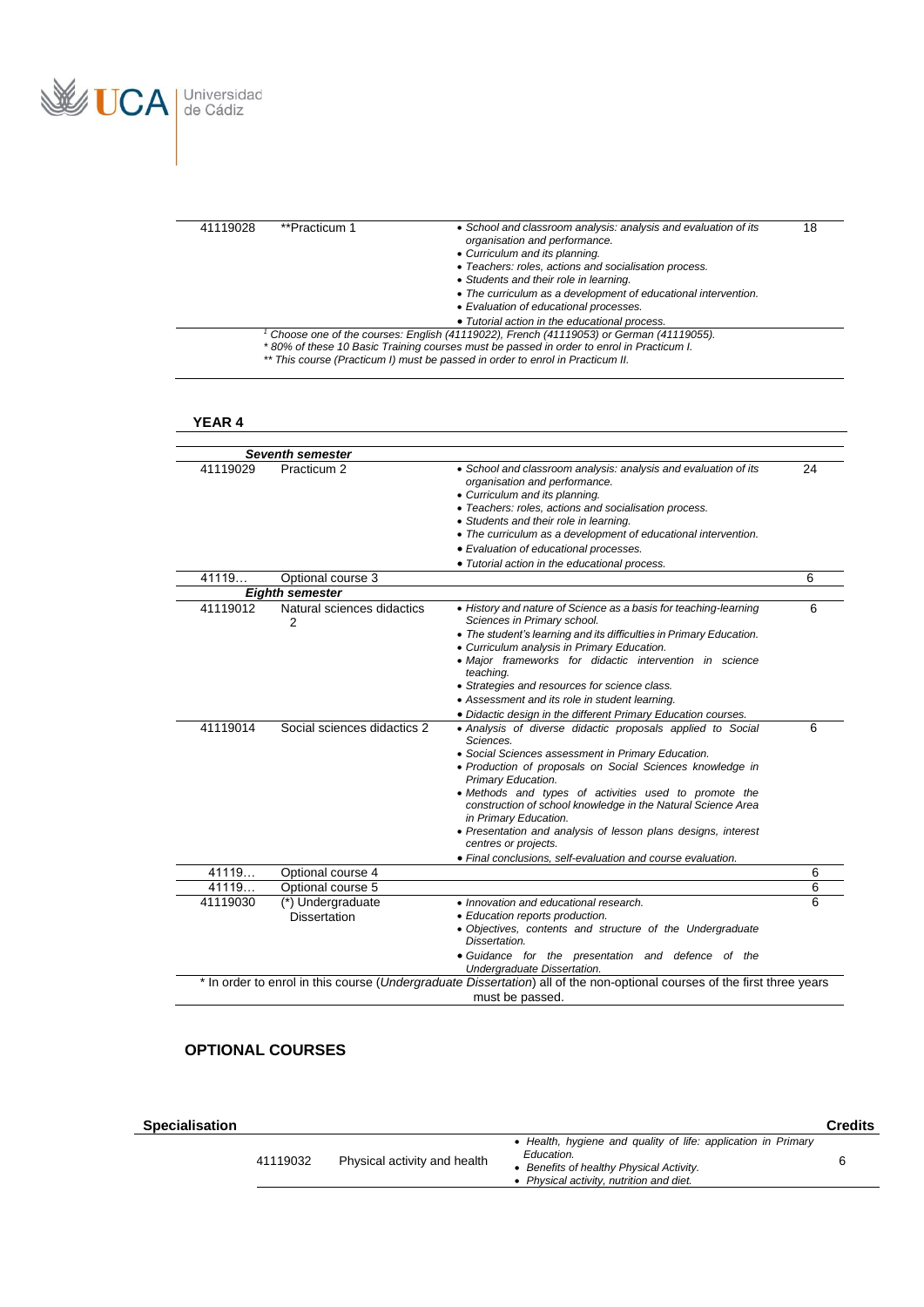

|                                              |          |                                                                                           | • Basic concepts and evaluation of physical condition in<br>relation to health.                                                                                                                                                                                                                                                                                                                                                                                                                                                                 |   |
|----------------------------------------------|----------|-------------------------------------------------------------------------------------------|-------------------------------------------------------------------------------------------------------------------------------------------------------------------------------------------------------------------------------------------------------------------------------------------------------------------------------------------------------------------------------------------------------------------------------------------------------------------------------------------------------------------------------------------------|---|
| <b>Physical Education</b><br>(<br>24 credits | 41119033 | Games and sport activities                                                                | • Play in Primary Education. Legal framework.<br>• Play reasoning. Definition, taxonomies, theories and game<br>characteristics.<br>• Games within the physical education session.<br>• Free play and educational games. Folk and traditional<br>games. Types of playing.<br>• Sport: concept and classification.<br>• Sport structure analysis.<br>Team versus individual sports.<br>Sport initiation: concept and phases.<br>• Sport games teaching.<br>• Traditional versus renewed methods.                                                 | 6 |
|                                              | 41119034 | <b>Physical Education didactics</b>                                                       | • Physical Education in Primary Education: Analysis of the<br>concept of P.E., current trends.<br>• Teaching Physical Education: Organisation and control in<br>P.E. class, communication, resources, strategies, teaching<br>methods.                                                                                                                                                                                                                                                                                                          | 6 |
|                                              | 41120023 | Body movement (from the<br>Degree in Physical Activities<br>and Sport Sciences)           | • Programming of Physical Education contents.<br>• Body movement: Fundamentals and conceptualisation.<br>• Body and movement as a means of expression.<br>• Essential body movement: Basic work elements.<br>• Body movement activities.                                                                                                                                                                                                                                                                                                        | 6 |
|                                              | 41119035 | Identification and evaluation<br>of learning difficulties and<br>developmental disorders. | • Identification and interpreting of special needs reports. Focus<br>on specific difficulties: oral language, reading, writing and<br>writing expression.                                                                                                                                                                                                                                                                                                                                                                                       | 6 |
|                                              | 41119036 | Psychoeducational<br>intervention in learning<br>difficulties.                            | · Intervention in students with specific difficulties in oral<br>language learning.<br>• Intervention in students with specific difficulties in learning<br>reading, writing and writing expression.<br>• Intervention in students with specific difficulties in<br>mathematics learning: numbering, calculation and problem<br>solving.<br>• Intervention in students with specific abilities and different<br>learning rhythms.<br>• Advice to families and tutors on the intervention of students<br>with specific learning difficulties.    | 6 |
| Special<br>Education<br>24 credits           | 41119037 | Psychoeducational<br>intervention in<br>developmental disorders.                          | • Intervention in students with motor disabilities.<br>• Intervention in students with sensory disabilities.<br>Intervention in students with intellectual disabilities.<br>Intervention in students with developmental disorders.<br>Intervention in students with behavioural disorders.<br>• Intervention in students with socio-affective disorders.<br>• Prevention and intervention in relationship difficulties<br>between students.<br>• Advice to families and tutors on the intervention in students<br>with developmental disorders. | 6 |
|                                              | 41119051 | Inclusive education                                                                       | • Inclusive education models.<br>• Learning barriers, participation and communication in<br>Primary Education.<br>• Inclusive education. Normative framework.<br>• Inclusive culture: bases.<br>• Strategies for the development of inclusive policies, culture<br>and practice in Primary Education.<br>• Action proposals in inclusive education from the perspective<br>of the school and classroom.                                                                                                                                         | 6 |
|                                              | 41119038 | Environmental education as<br>an integrating issue                                        | . The environment and environmental problems,<br>the<br>environment as a complex system.<br>• Environmental education: characterisation and foundation.<br>· Human interaction with the environment, environmental<br>crisis, the end of a model? Possible solutions.<br>• Environmental education in Primary Education's curriculum.<br>• Learning difficulties in the Environmental Education field.<br>• Intervention models and strategies in Environmental<br>Education.<br>• Didactic design.                                             | 6 |
|                                              | 41118045 | Teaching through integrated<br>projects                                                   | • Basic competences as an integrating factor in the curriculum<br>development.<br>• Curricular areas integration: a practical definition of basic<br>competences.<br>• Activities and exercises integration in assignments.<br>• Integration of different models and teaching methods.                                                                                                                                                                                                                                                          | 6 |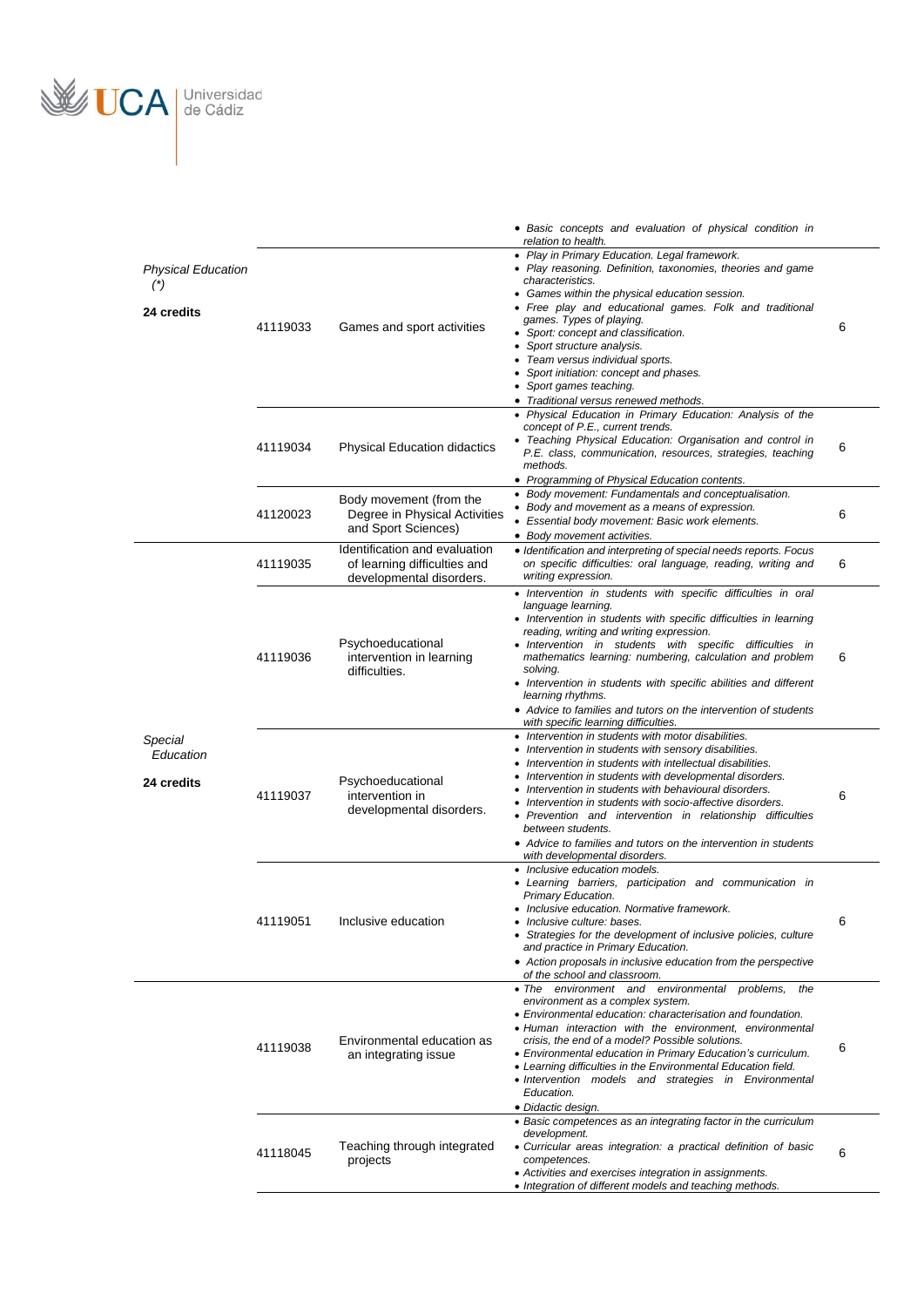

|                                         |                      |                                                                          | • Formal, non-formal and informal curriculum integration: the<br>importance of context.<br>• Integration of learning into assessment.                                                                                                                                         |   |
|-----------------------------------------|----------------------|--------------------------------------------------------------------------|-------------------------------------------------------------------------------------------------------------------------------------------------------------------------------------------------------------------------------------------------------------------------------|---|
| Teaching through<br>integrated projects |                      |                                                                          | • Towards the projects: from the area to the course;<br>department, school and context. Examples of integrated<br>projects.                                                                                                                                                   |   |
| 24 credits                              |                      |                                                                          | • Functionality of language in the Primary Education<br>curriculum.                                                                                                                                                                                                           |   |
|                                         | 41119040             | Communicative competence<br>in the integrated syllabus                   | • Linguistic competence in different courses of the Primary<br>Education curriculum.<br>• Oral communication skills in non-linguistic courses from the                                                                                                                        | 6 |
|                                         |                      |                                                                          | curriculum. Conversation.<br>• Written communication skills in non-linguistic courses from                                                                                                                                                                                    |   |
|                                         |                      |                                                                          | the curriculum.<br>• Mathematics in the integrated syllabus.<br>• Integration through different syllabus: informal, non-formal                                                                                                                                                |   |
|                                         |                      |                                                                          | and formal.<br>• Press and the media: current affairs as an integral part of the<br>syllabus.                                                                                                                                                                                 |   |
|                                         | 41119041             | Mathematic competence in                                                 | • Integration through complicated situations.<br>• Information and communication technologies as an                                                                                                                                                                           | 6 |
|                                         |                      | the integrated syllabus                                                  | integrated element in the mathematics syllabus.<br>• Bilingualism and mathematics.<br>• Interdisciplinarity and transdisciplinarity.                                                                                                                                          |   |
|                                         |                      |                                                                          | • Integration between Mathematics and Natural Science.<br>• Integration between Mathematics and Plastic Education,<br>Musical Education, Physical Education                                                                                                                   |   |
|                                         |                      |                                                                          | • Project: Integration of a lesson plan.                                                                                                                                                                                                                                      |   |
|                                         | 411190xx             | CLIL 1: Fundamentals and<br>syllabus proposal for                        | • Revision of basic concepts and fundamental<br>tools:<br>foreign/second language, bilingualism, multilingualism,<br>Common European Framework of Reference for Languages,<br>European Language Portfolio, etc.<br>• Introduction to the CLIL methodological approach and the |   |
|                                         | 42/63/62             | Primary school<br>(English/French/German)                                | development of multilingual and multicultural education in<br>Primary Education.<br>• Teaching in Primary school curricular areas through a foreign<br>language (English/French/German).                                                                                      | 6 |
|                                         |                      |                                                                          | • Practical proposals.<br>• Linguistic sub-competence in communication.                                                                                                                                                                                                       |   |
|                                         | 411190xx             | Communicative competence                                                 | • Sociolinguistic sub-competence in communication.<br>• Intercultural sub-competence in communication.                                                                                                                                                                        |   |
|                                         | 43/56/57             | in FL 1<br>(English/French/German)                                       | • Discourse sub-competence in communication.<br>• Strategic sub-competence in communication.<br>• Techniques and resources for communication competence                                                                                                                       | 6 |
| Foreign                                 |                      |                                                                          | teaching in Primary Education.<br>• Introduction to the CLIL methodological approach and the                                                                                                                                                                                  |   |
| Language -<br>CLIL $(*)$                |                      |                                                                          | development of multilingual and multicultural education in<br>Primary Education.                                                                                                                                                                                              |   |
| 24 credits                              | 411190xx<br>44/66/65 | CLIL 2: Children's literature<br>as a plurilingual foreign<br>experience | • Children's literature in a FL. Main contributions.<br>• Techniques and resources for working with Children's<br>Literature in the teaching-learning process in L2, L3, L4 in                                                                                                | 6 |
|                                         |                      | (English/French/German)                                                  | Primary Education.<br>• Literary competence through children's literature and folklore<br>in L2, L3, L4.                                                                                                                                                                      |   |
|                                         |                      |                                                                          | • Intercultural dimension in children's literature.<br>• Strengthening of the linguistic sub-competence in                                                                                                                                                                    |   |
|                                         |                      |                                                                          | communication.<br>• Strengthening of the sociolinguistic sub-competence in<br>communication.                                                                                                                                                                                  |   |
|                                         | 411190xx             | Communicative competence                                                 | • Strengthening of the intercultural sub-competence in<br>communication.                                                                                                                                                                                                      |   |
|                                         | 45/58/59             | in $FL2$<br>(English/French/German)                                      | • Strengthening of the discourse sub-competence in<br>communication.<br>• Strengthening of the strategic sub-competence in                                                                                                                                                    | 6 |
|                                         |                      |                                                                          | communication.<br>• Design of didactic resources for communicative competence                                                                                                                                                                                                 |   |
|                                         |                      |                                                                          | teaching in Primary Education.<br>• Musical pedagogy, historic and methodological evolution.                                                                                                                                                                                  |   |
|                                         | 41119046             | Active musical pedagogy                                                  | • Main methods of modern pedagogy (Kodaly, Willems,<br>Orff_Schulwerk, Dalcroze, Martenot) Other methodological<br>proposals: Martenot, Werd, Chevais, Suzuki, Tomatis,                                                                                                       | 6 |
|                                         |                      |                                                                          | Yamaha. M. Schafer and J. Paynter. Their contributions.<br>• New trends and approaches in 21st century music<br>education. Towards a didactic integration of methodologies.                                                                                                   |   |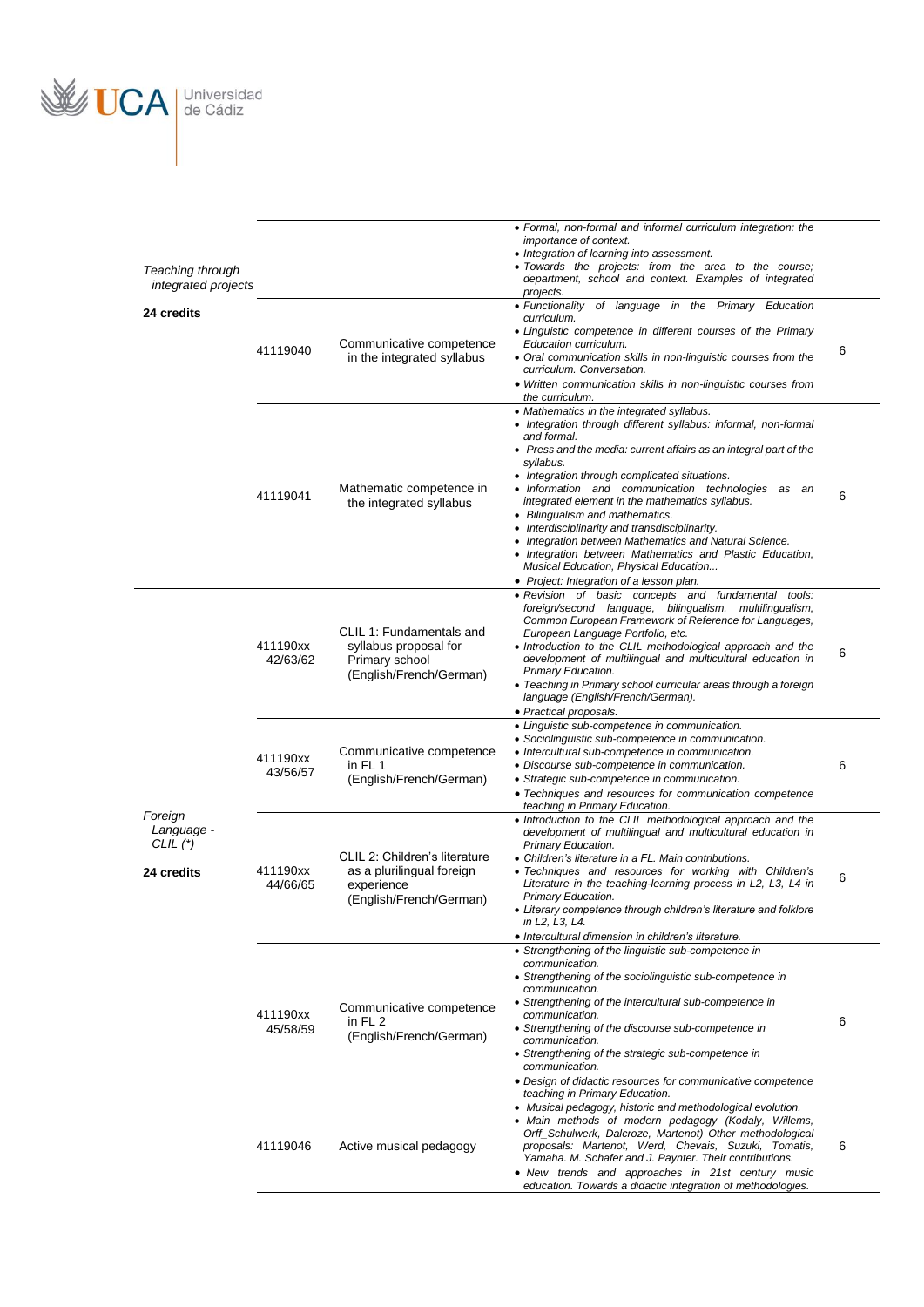

| Music Education (*)<br>24 credits                              | 41119047 | Audition in music styles                                                   | • General concepts. Music genres and styles. Musical<br>structures and forms.<br>• Music in History. Styles, authors and compositions: Middle<br>Renaissance,<br>Musical Baroque.<br>Classicism,<br>Ages,<br>Romanticism, main trends of the 20th and 21st centuries.<br>• Folklore and ethnic music. Folklore in Spain. The Andalusian<br>folk song.                                                                                                                                                                                                                                                                                                                                                                                                                                                                                                                                                                                                                                                                                                                                                                                                                                                                                                                                                                                                                                                                 | 6 |
|----------------------------------------------------------------|----------|----------------------------------------------------------------------------|-----------------------------------------------------------------------------------------------------------------------------------------------------------------------------------------------------------------------------------------------------------------------------------------------------------------------------------------------------------------------------------------------------------------------------------------------------------------------------------------------------------------------------------------------------------------------------------------------------------------------------------------------------------------------------------------------------------------------------------------------------------------------------------------------------------------------------------------------------------------------------------------------------------------------------------------------------------------------------------------------------------------------------------------------------------------------------------------------------------------------------------------------------------------------------------------------------------------------------------------------------------------------------------------------------------------------------------------------------------------------------------------------------------------------|---|
|                                                                | 41119048 | Expression and musical                                                     | • Prosody and verbal rhythmic. Rhythmic-body ostinatos.<br>Polyrhythmia and polymeter. Body percussion practices.<br>• Introduction to the recorder, basic handling and<br>interpretation principles. Technique and repertoire for<br>Primary Education.<br>creation through instruments . Orff Instrumentarium: Classification and instruments<br>practice.<br>• Instrumentation in primary school. Musical ensembles for the<br>different courses of Primary Education, improvisation and                                                                                                                                                                                                                                                                                                                                                                                                                                                                                                                                                                                                                                                                                                                                                                                                                                                                                                                           | 6 |
|                                                                | 41119054 | Singing and vocal musical<br>ensembles in the classroom                    | creativity. Initiation to conducting instrumental groups.<br>• The vocal instrument: description and performance.<br>• Relaxation and breathing exercises. The spoken voice.<br>• Children's voices. Classification of the choir's voices. Types<br>of vocal groups.<br>• School singing didactics, programming and organisation.<br>Repertoire. Choral conducting.                                                                                                                                                                                                                                                                                                                                                                                                                                                                                                                                                                                                                                                                                                                                                                                                                                                                                                                                                                                                                                                   | 6 |
|                                                                | 41119049 | Tutoring activity                                                          | • Legal and organisation conditions of tutoring activity: The<br>Guidance and Tutoring Activity plan and teachers' needs.<br>• Role of tutoring: incorporation and integration in the class and<br>school.<br>• Personalisation of the teaching-learning process: from<br>individualisation to attention to diversity.<br>• Monitoring the student's teaching-learning process.<br>• Teachers and Guidance Team coordination: curricular and<br>organisational actions.<br>• Cooperation with the family.                                                                                                                                                                                                                                                                                                                                                                                                                                                                                                                                                                                                                                                                                                                                                                                                                                                                                                             | 6 |
| Additional<br>courses to<br>complete 30<br>optional<br>credits | 41119050 | Communication and<br>information technologies in<br>education              | • Communication, Society, Culture and Education. The media<br>as mediation systems and as a representation of<br>communication processes. Mediated Society and Culture.<br>The re-mediation process.<br>• Information Society and Education: new literacy. The<br>meaning of 'Media Literacy': between analysis and creation.<br>New contexts, new texts and new media. The importance of<br>'Multiple Literacy'.<br>• Audiovisual literacy. The language of still and moving images<br>in teaching. Two variants of the moving image:<br>advertisements and cartoons. Television as a key element in<br>audiovisual culture. Television in everyday life and<br>educational television.<br>• Digital Technologies: A step into the future. Digital literacy<br>controversies. Internet: more than a medium. Web 0, new<br>tools and spaces for creation and education. Videogames as<br>a learning context. The emergence of informal learning:<br>towards a new ecology of knowledge and learning.<br>• Technologies inclusion in school teaching.<br>Digital<br>technologies learning and assessment. Difficulties and<br>teachings of the most important processes of technological<br>innovation.<br>• Digital technologies for diversity. Digital accessibility and<br>access to information. Technological resources for diversity<br>and school and social equality. The safe use of digital<br>technologies. | 6 |
| Rest of<br>optional<br>courses'<br>block                       | 41119052 | Catholic theology, pedagogy<br>and didactics                               | • Shared knowledge: Open educational resources.<br>• Based on the study of children's psychology in the religious<br>field, this course deals with the main questions of the<br>pedagogy of religion. Taking into account the importance of<br>the teaching practice and sequencing of contents in the area.<br>• In addition, it addresses the specific topics of the teaching of<br>religion in Primary Education and its application in different<br>content cores. The teaching of the Bible in particular, of the<br>sacraments and the principles of Christian behaviour.<br>• Finally, it presents the current research lines in religion<br>teaching.                                                                                                                                                                                                                                                                                                                                                                                                                                                                                                                                                                                                                                                                                                                                                         | 6 |
|                                                                | 41118047 | The Christian message (from<br>the Degree in Early<br>Childhood Education) | • The theological synthesis makes it possible for the religion<br>teacher to give their students the basic elements of the<br>Christian message, in relation to the dialogue with the culture<br>taught in school.                                                                                                                                                                                                                                                                                                                                                                                                                                                                                                                                                                                                                                                                                                                                                                                                                                                                                                                                                                                                                                                                                                                                                                                                    | 6 |